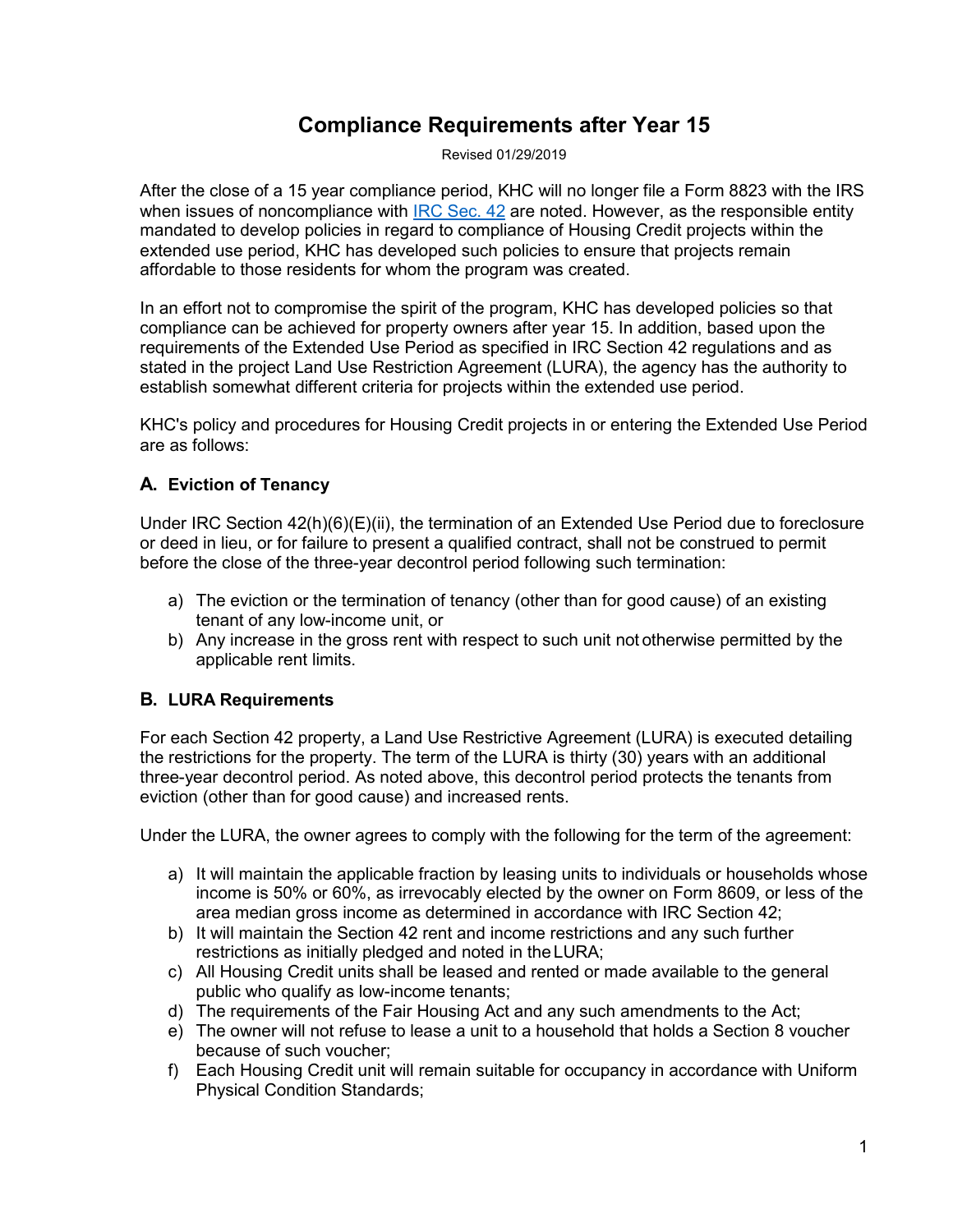- g) The determination of whether a tenant meets the definition of low- income shall be made at least annually on the basis of the current income of such low-income tenant; and
- h) Any other restrictions as required under the specific year's Qualified Action Plan (QAP) and related points the owner received in order to obtain an allocation of housing credits.

#### **C. During the Extended Use Period, the following will be required in regard to tenant eligibility and certification of income:**

- a) Tenant Income Certification The initial income certification must be calculated in accordance with HUD Handbook 4350.3. However, owners will no longer be required to third-party verify income and assets at annual recertification. An annual self-certification signed by the tenant household will suffice. An owner may select to continue to thirdparty verify all tenants at recertification. If the owner chooses to do so, such method must be used consistently for all tenants. Owners must use the Tenant Income Certification (TIC) form to document initial certification, as well as the annual selfcertification.
- b) Student Status The student rules under IRC Section 42 are no longer applicable.
- c) Unit Transfers Tenants may transfer to units located within separate buildings and not trigger the requirement to verify income-eligibility at the time of such move.
- d) Available Unit Rule No longer applicable.
- e) Vacant Unit Rule Owner must continue to actively market vacant units and make reasonable attempts to make vacant units rent-ready within a reasonable amount of time.
- f) Rent Limits Rent limits as elected by the owner at the time of Form 8609 continue to be in force during the Extended Use Period. If a tenant's income exceeds 140 percent of the area median income at the time of recertification, the owner may begin charging rent comparable to market units within the area.
- g) Utility Allowances Allowances must continue to be updated annually. Revised utility allowances must be implemented within 90 days of their published effective date.
- h) 40/50 Rule for Projects with HOME funds No longer applicable.

KHC will continue to update the Housing Credit income and rent limits annually and make them available to the owners.

#### **D. Monitoring Compliance During the Extended Use Period**

- a) **Annual Certification** By April 1 of each year, owners of projects within the extended use period must submit a certification of compliance, as well as various annual reports, to KHC. **Housing credit projects combined with RHS financing are required to submit annual certification reports and pay the appropriate monitoring fees.**
- b) **Inspections** Every three to five years, KHC will conduct on-site or desk reviews of tenant files for Housing Credit projects, as well as physical inspections of at least 20 percent of the units in a project. KHC reserves the right to monitor the project more often than described above, as well as inspect more than 20 percent of the units, if deemed necessary. Also, KHC may accept documentation of a passing HQS inspection by the local PHA for units occupied by households receiving Section 8 assistance in lieu of conducting an additional physical inspection of the units. Such HQS inspections must have been conducted within three months of the KHC review.